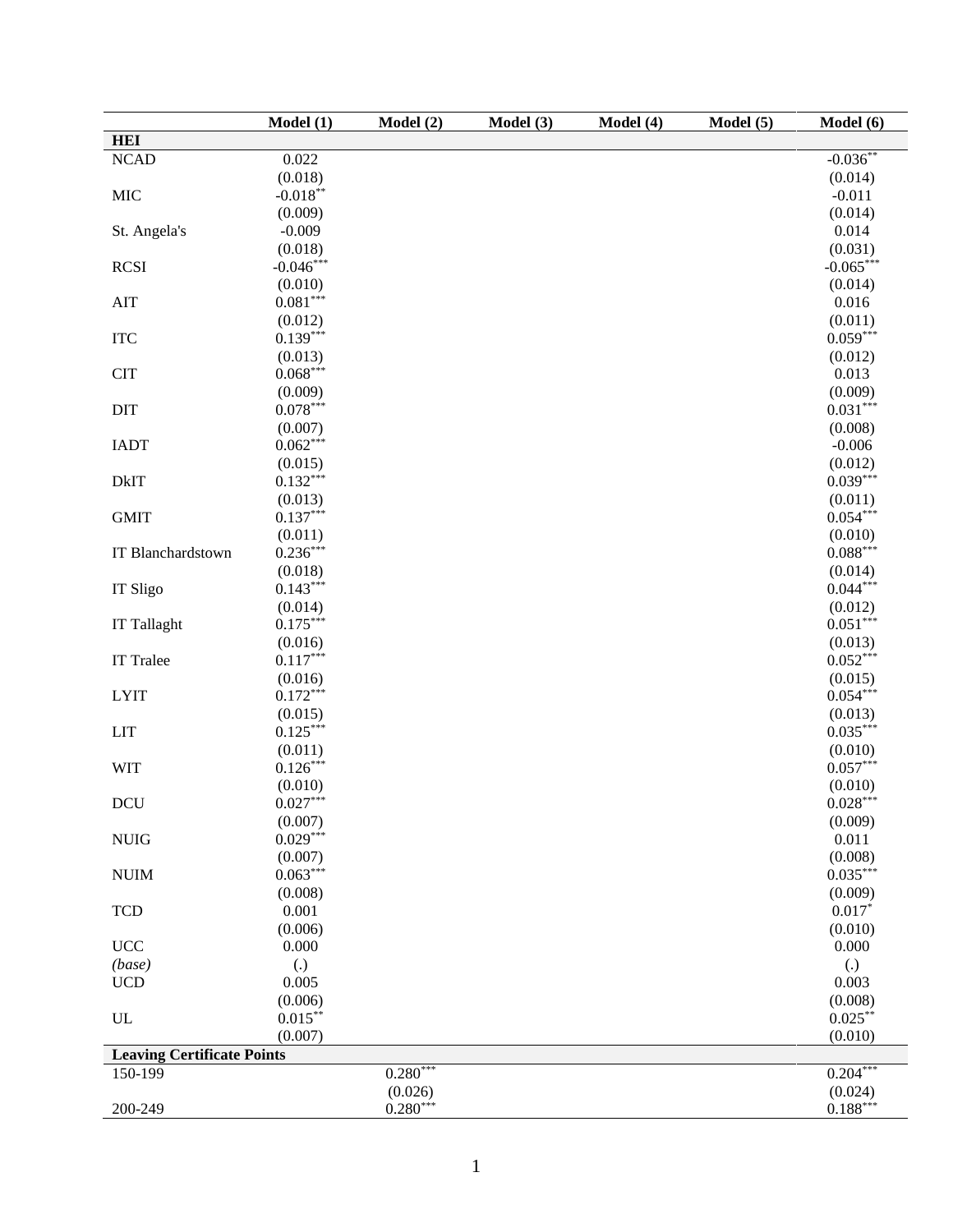|                                   | Model(1) | Model(2)          | Model (3)         | Model (4)         | Model(5)                        | Model (6)                       |
|-----------------------------------|----------|-------------------|-------------------|-------------------|---------------------------------|---------------------------------|
|                                   |          | (0.015)           |                   |                   |                                 | (0.015)                         |
| 250-299                           |          | $0.215***$        |                   |                   |                                 | $0.154***$                      |
|                                   |          | (0.010)           |                   |                   |                                 | (0.010)                         |
| 300-349                           |          | $0.097***$        |                   |                   |                                 | $0.073***$                      |
|                                   |          | (0.007)           |                   |                   |                                 | (0.007)                         |
| 350-399                           |          | $0.048***$        |                   |                   |                                 | $0.036***$                      |
|                                   |          | (0.006)           |                   |                   |                                 | (0.006)                         |
| 400-449                           |          | 0.000             |                   |                   |                                 | 0.000                           |
| (base)                            |          | $\left( .\right)$ |                   |                   |                                 | (.)                             |
| 450-499                           |          | $-0.019***$       |                   |                   |                                 | $-0.014**$                      |
|                                   |          | (0.005)           |                   |                   |                                 | (0.006)                         |
| 500-549                           |          | $-0.040***$       |                   |                   |                                 | $-0.035***$                     |
|                                   |          | (0.005)           |                   |                   |                                 | (0.006)                         |
| 550-599                           |          | $-0.039***$       |                   |                   |                                 | $-0.034***$                     |
|                                   |          | (0.006)           |                   |                   |                                 | (0.007)                         |
| 600-625                           |          | $-0.046***$       |                   |                   |                                 | $-0.040***$                     |
|                                   |          | (0.009)           |                   |                   |                                 | (0.012)                         |
| Unknown/Other                     |          | $0.077***$        |                   |                   |                                 | $0.055***$                      |
|                                   |          | (0.005)           |                   |                   |                                 | (0.006)                         |
| Gender                            |          |                   |                   |                   |                                 |                                 |
| Female                            |          |                   | 0.000             |                   |                                 | 0.000                           |
| (base)                            |          |                   | $\left( .\right)$ |                   |                                 | (.)                             |
| Male                              |          |                   | $0.049***$        |                   |                                 | $0.022***$                      |
|                                   |          |                   | (0.003)           |                   |                                 | (0.003)                         |
| <b>ISCED Broad Field of Study</b> |          |                   |                   |                   |                                 |                                 |
| Agriculture                       |          |                   |                   | $-0.039***$       |                                 | $-0.036***$                     |
|                                   |          |                   |                   | (0.010)           |                                 | (0.010)                         |
| Arts                              |          |                   |                   | $0.036***$        |                                 | $0.060***$                      |
|                                   |          |                   |                   | (0.005)           |                                 | (0.006)                         |
| <b>Business</b>                   |          |                   |                   | 0.000             |                                 | 0.000                           |
| (base)                            |          |                   |                   | $\left( .\right)$ |                                 | $\left( .\right)$               |
| Education                         |          |                   |                   | $-0.073***$       |                                 | $-0.037***$                     |
|                                   |          |                   |                   | (0.006)           |                                 | (0.009)                         |
| Engineering                       |          |                   |                   | $0.058***$        |                                 | $0.035***$                      |
|                                   |          |                   |                   | (0.007)           |                                 | (0.006)                         |
| Health                            |          |                   |                   | $-0.030***$       |                                 | $-0.021***$                     |
|                                   |          |                   |                   | (0.005)           |                                 | (0.005)                         |
| ICT                               |          |                   |                   | $0.086***$        |                                 | $0.039***$                      |
|                                   |          |                   |                   | (0.008)           |                                 | (0.007)                         |
| <b>Natural Sciences</b>           |          |                   |                   | 0.002             |                                 | $0.033***$                      |
|                                   |          |                   |                   | (0.006)           |                                 | (0.006)                         |
| Services                          |          |                   |                   | $0.092***$        |                                 | $0.017***$                      |
|                                   |          |                   |                   | (0.009)           |                                 | (0.007)                         |
| Social Sciences                   |          |                   |                   | $-0.023***$       |                                 | $0.016*$                        |
|                                   |          |                   |                   | (0.007)           |                                 | (0.009)                         |
| <b>School Type</b>                |          |                   |                   |                   |                                 |                                 |
| Deis                              |          |                   |                   |                   | $0.055***$                      | $0.014***$                      |
|                                   |          |                   |                   |                   | (0.006)                         | (0.005)                         |
| Fee Paying                        |          |                   |                   |                   | $-0.028***$                     | 0.004                           |
|                                   |          |                   |                   |                   | (0.005)                         | (0.007)                         |
| Neither                           |          |                   |                   |                   | 0.000                           | 0.000                           |
| (base)                            |          |                   |                   |                   | $\left( .\right)$<br>$0.046***$ | $\left( .\right)$<br>$0.038***$ |
| Unknown                           |          |                   |                   |                   |                                 |                                 |
|                                   |          |                   |                   |                   | (0.005)                         | (0.006)                         |